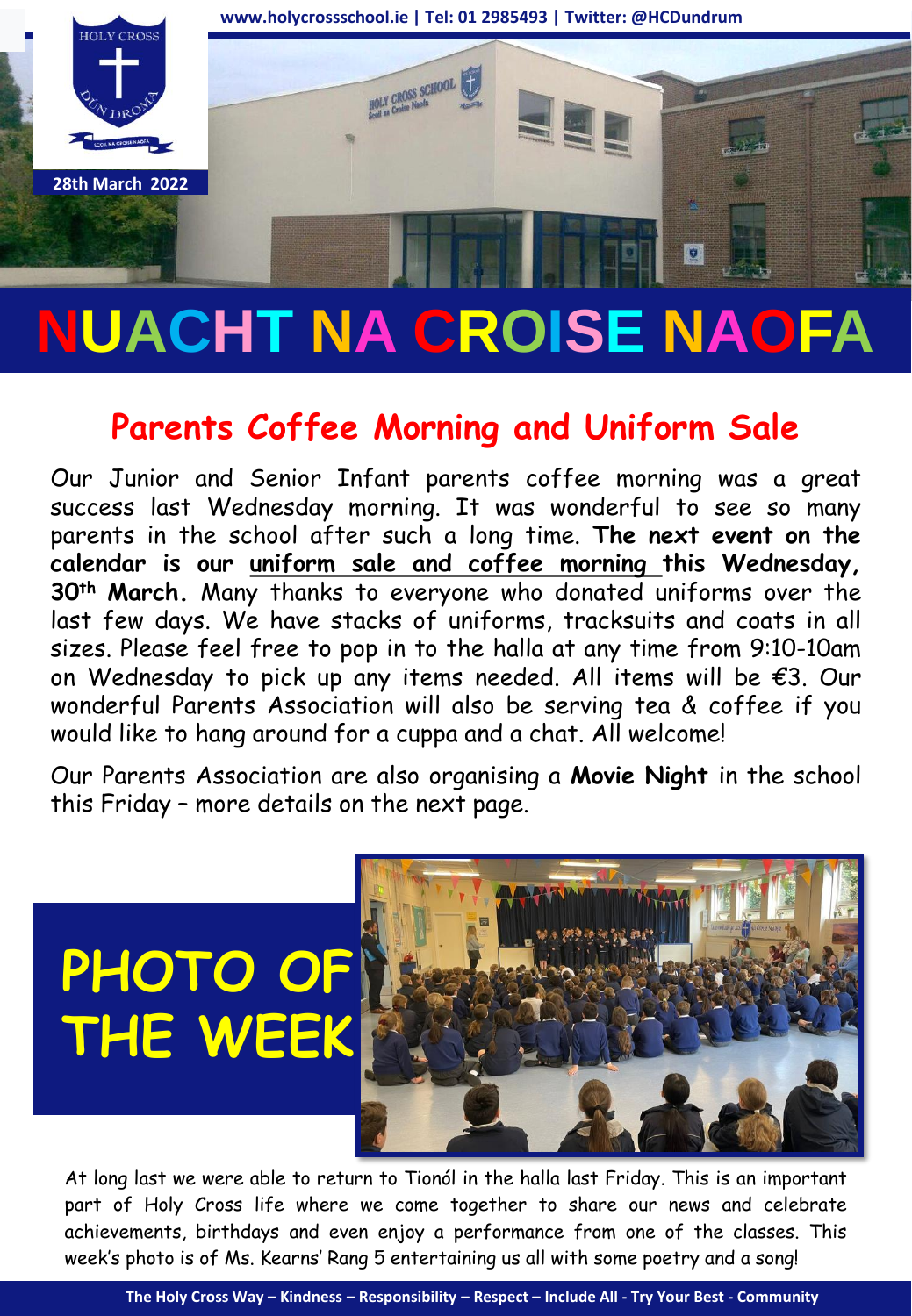

#### **Movie Night in Holy Cross**





This Friday, 1<sup>st</sup> April, our Parents Association will be running a fundraising Movie Night in the school. **The movie night will run from 6pm-8pm.** The children can come along with a few treats and watch a movie with their classmates. We will be dividing up the children into three rooms based on their class and showing age appropriate movies. The children can come to the front porch at 6pm and be collected from there again at 8pm. The staff car park will be open for parents on the night. The cost for movie night is  $\epsilon$ 10 or  $\epsilon$ 15 per family.

#### **Garden Tidy Up** We are going ahead with our garden tidy up this Saturday



morning, 2nd April at 10am. Our caretaker Paul has been busy cutting away overgrown shrubs and bushes for the last few days. Our hope is to clear out some space to make our gardens more functional for the children. If you have an hour to spare and would like to get involved please let me know at principal@holycrossschool.ie



#### **GAA this Week**



Great news for our Girls team who have an additional match this week! **The girls will play St. Attracta's in Deer Park on Wednesday at 2:30pm**. They will return to school between 3:45 and 4pm.

The boys turn their attention towards the hurling season which begins after the Easter break. **They will train in the yard after school on Wednesday from 2:40-3:30pm**. Any boys with their own hurley or helmet can bring them in on the day.



That is not all the GAA action this week as Rang 2 are also getting stuck in! Ms. Rainey's & Mr. Kelly's classes will take part in a hurling blitz in Naomh Olaf on Wednesday. Any child who has their own hurley or helmet can bring them with them if they wish. We will supply the rest of the children with equipment. Best of luck to all our budding young Dubs!